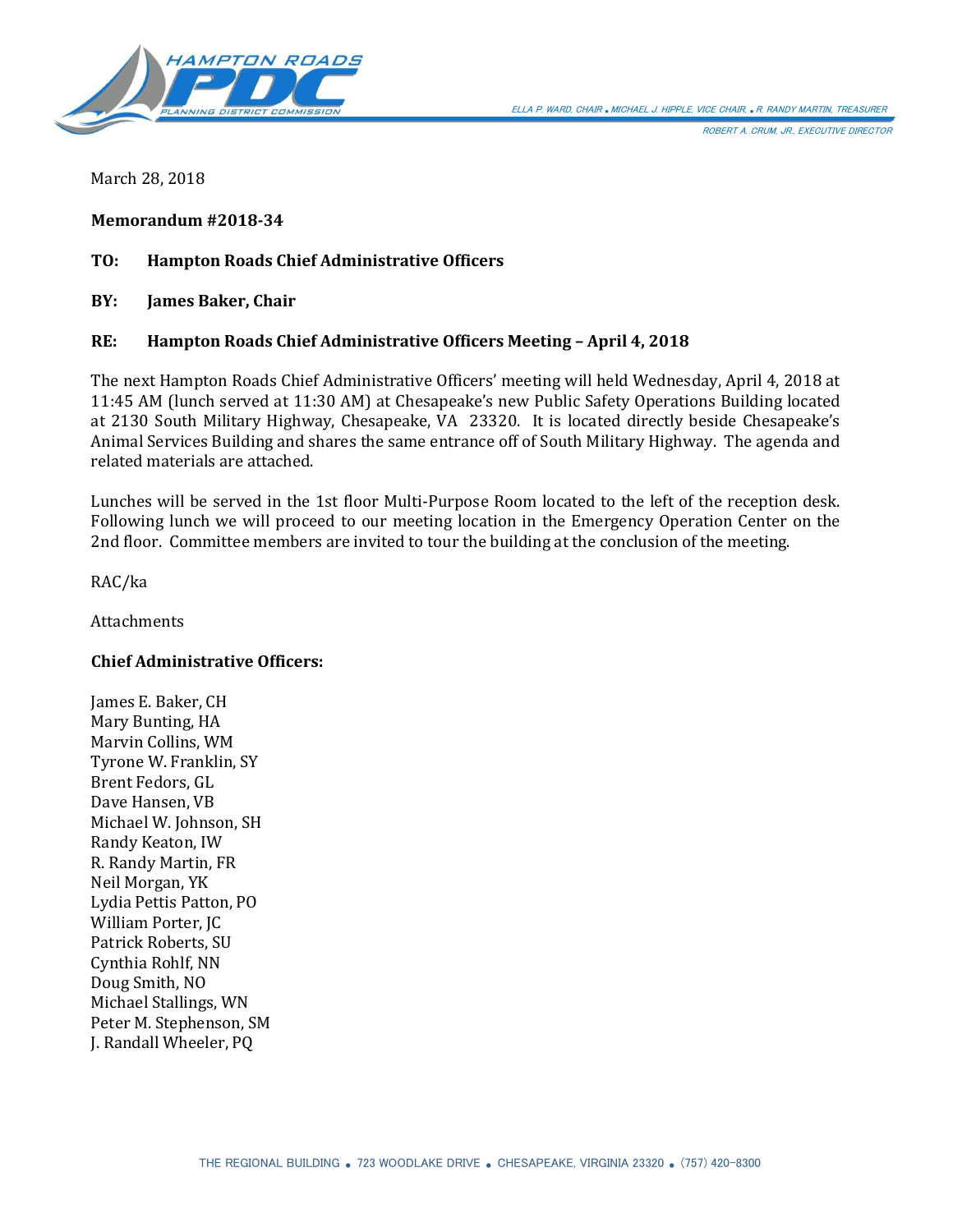## **Hampton Roads Chief Administrative Officer (CAO) Meeting**

# **Chesapeake Public Safety Operations Building 2130 South Military Highway Chesapeake, VA 23320**

# **APRIL 4, 2018 11:45 AM (Lunch served beginning at 11:30 AM)**

### **I. Call to Order**

### **II. Meeting Minutes**

The summary minutes from the March 7, 2018 Regional CAO Committee meeting will be presented for the Committee's review and approval.

### **III. Approval of Agenda**

The CAO Committee should consider any additions or revisions to the meeting agenda.

### **IV. Public Comment Period (limit 3 minutes per individual)**

### **V. Update on Hampton Roads Bridge Tunnel (HRBT) Project**

Jim Utterback from the Virginia Department of Transportation will provide the CAO Committee an overview and status report on the HRBT project.

#### **VI. Hampton Roads Economic Development Alliance (HREDA)**

HREDA has acquired the services of the IBM-Plant Location International consultant team to perform an Inward Investment and Business Environment Improvement Action report for the Hampton Roads region. This report was released at a presentation to the HREDA Board and stakeholders on March 22. HREDA President and CEO Rick Weddle and the IBM consultant team will present and discuss the findings of this analysis with the CAO Committee.

#### **VII. Tax Reform**

The Virginia General Assembly is expected to hold a special session this fall on the topic of tax reform. HRPDC staff will review a request from a local jurisdiction asking the HRPDC to coordinate a regional consensus building effort around this topic, and requests feedback from the CAO Committee on how to proceed.

#### **VIII. Adjournment**

*Chesapeake City Manager Jim Baker invites CAO Committee members to participate in a tour of the new Chesapeake Public Safety Operations Building. This facility includes:*

> *911 Dispatch Center Emergency Operations Center Fire Service Training Facility Data Center*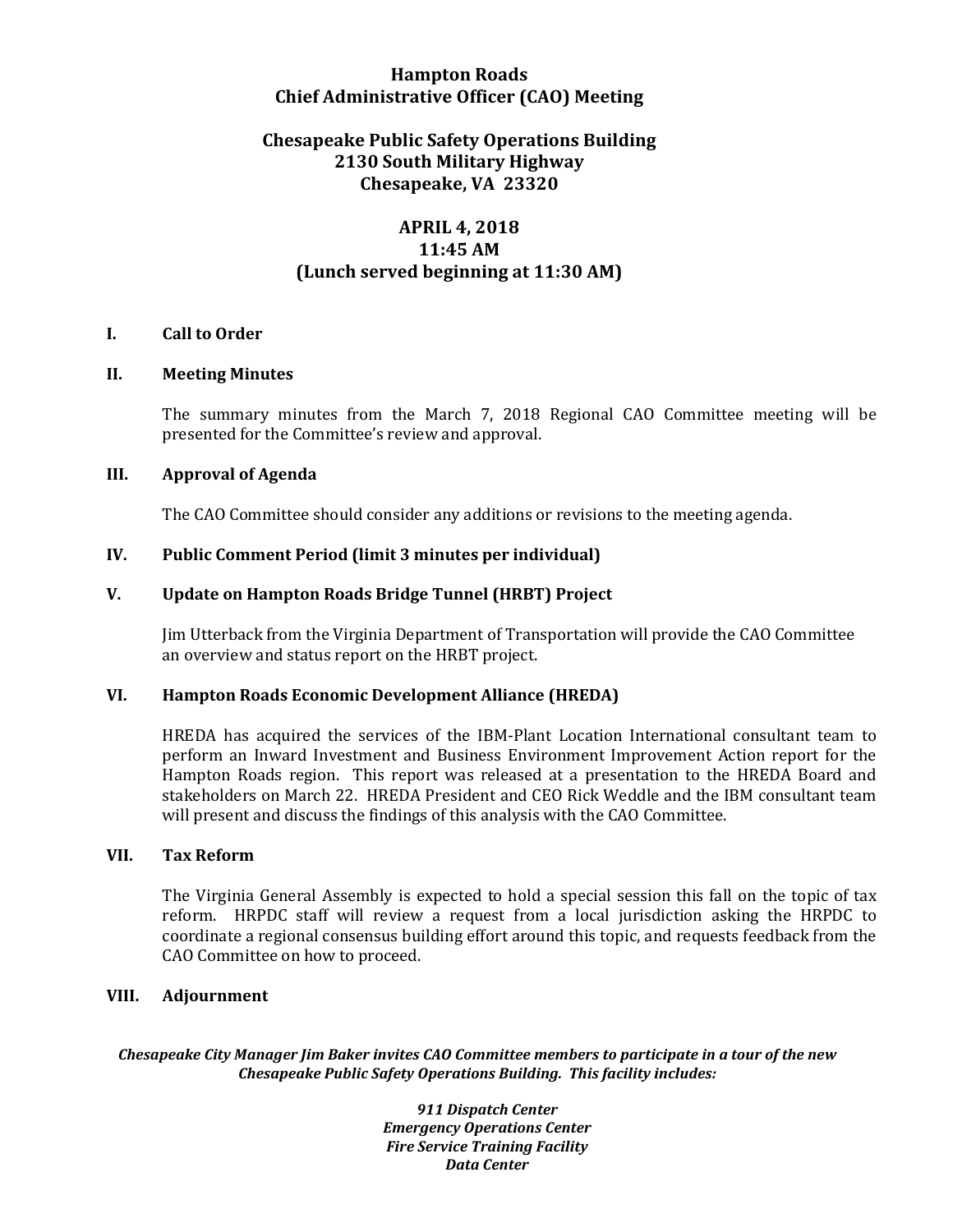## **Hampton Roads Planning District Commission (HRPDC) Chief Administrative Officers Meeting Summary Minutes of March 7, 2018**

The Chief Administrative Officers (CAO) Committee Meeting was called to order at 11:45 AM by Mr. James Baker, CAO Committee Chair and Chesapeake City Manager, in the James Room located at Fountain Plaza II, 700 Town Center Drive, Newport News, VA 23606. The following members were in attendance:

James Baker, Chesapeake Mary Bunting, Hampton Marvin Collins, Williamsburg Brent Fedors, Gloucester County David Hansen, Virginia Beach Randy Keaton, Isle of Wight County Neil Morgan, York County William Porter, James City County Cynthia Rolf, Newport News Doug Smith, Norfolk Randy Wheeler, Poquoson

Others Recorded Attending:

Robert Crum, HRPDC Keith Cannady, HRPDC Greg Grootendorst, HRPDC Whitney Katchmark, HRPDC Ben MacFarlane, HRPDC Ron Carlee, ODU Diane Kaufman, Senator Kaine's Office Erin Carter, Senator Warner's Office Mark Geduldig-Yatrofsky, Portsmouth Resident Mercedes Holland, Joint Expeditionary Base Little Creek-Fort Story Paul Olsen, Seawall Coalition Susan Gaston, Seawall Coalition

Mr. Baker thanked Cynthia Rolf and the City of Newport News for hosting today's meeting and thanked everyone in attendance. He also noted that the CAO Subcommittee on sea level rise held its second session before today's meeting and he thanked those CAOs for their commitment to this effort. Due to the visitors present at today's meeting, Mr. Baker asked everyone to introduce themselves and note who they were representing.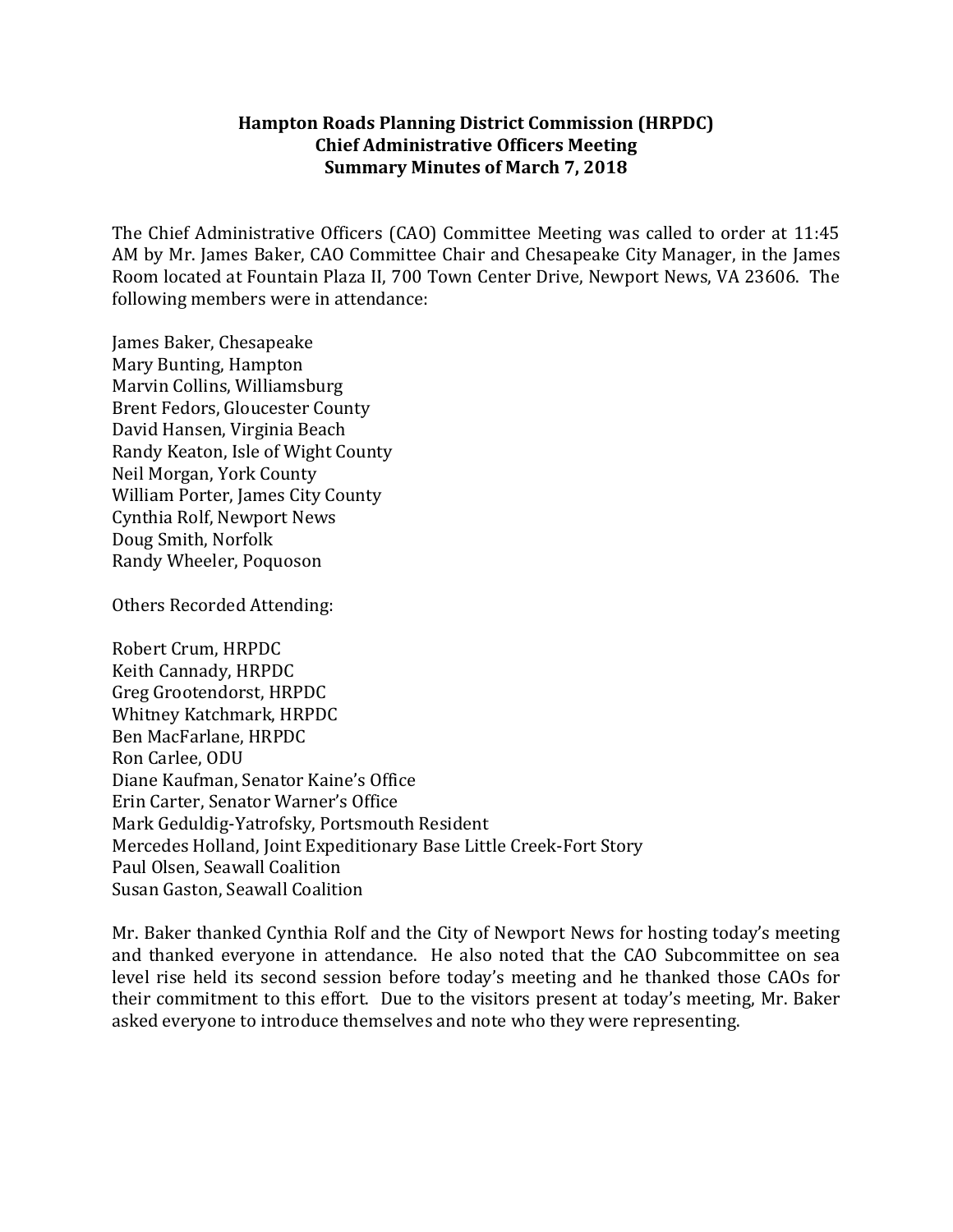# **Approval of Summary Meeting Minutes**

Mr. Baker referred to the Summary Minutes from the February 7, 2018 Regional CAO Committee meeting that were included in the agenda packet. There being no comments or revisions, the Summary Minutes for the February 7, 2018 CAO Committee meeting were accepted as presented.

# **Approval of Agenda**

Mr. Baker asked if any CAO Committee member had any additions or revisions to the agenda. There being no suggestions, the agenda was approved as presented.

# **Public Comment Period**

Mr. Geduldig-Yatrofsky addressed the CAO Committee on the topic of public transit. He noted that he does not see the type of regional transit system that he desires or that the region needs, and noted that funding is needed to produce a cohesive regional system. He asked that the region consider requesting that the State provide a dedicated funding source for transit.

# **Seawall Coalition**

Mr. Crum introduced Paul Olsen and Susan Gaston from the Seawall Coalition. He noted that the CAO Committee had discussed the Seawall Coalition and the organization's efforts at a previous CAO Committee meeting, where the following questions were raised:

- What is the governance structure for the organization?
- How is the organization funded?

Mr. Crum noted that these questions were forwarded to Mr. Olsen, and he invited Mr. Olsen and other representatives of the Seawall Coalition to address the CAO Committee where everyone could hear and discuss the responses to these questions.

Mr. Olsen and Ms. Gaston proceeded to provide background information on the Seawall Coalition. They noted that the organization is a nonpartisan group of elected officials, military groups, nonprofit organizations, businesses and local leaders who have come together to develop solutions to sea level rise and flooding that support coastal and riverfront communities and protect our nation's residents, economy and military installations. In response to previous questions raised by the CAO Committee, Mr. Olsen and Ms. Gaston provided background information on some of the sources of funding for the Coalition and described the governance and decision making process for the organization. They noted that several General Assembly members have joined the Seawall Coalition and that it is hoped that local governments would consider joining.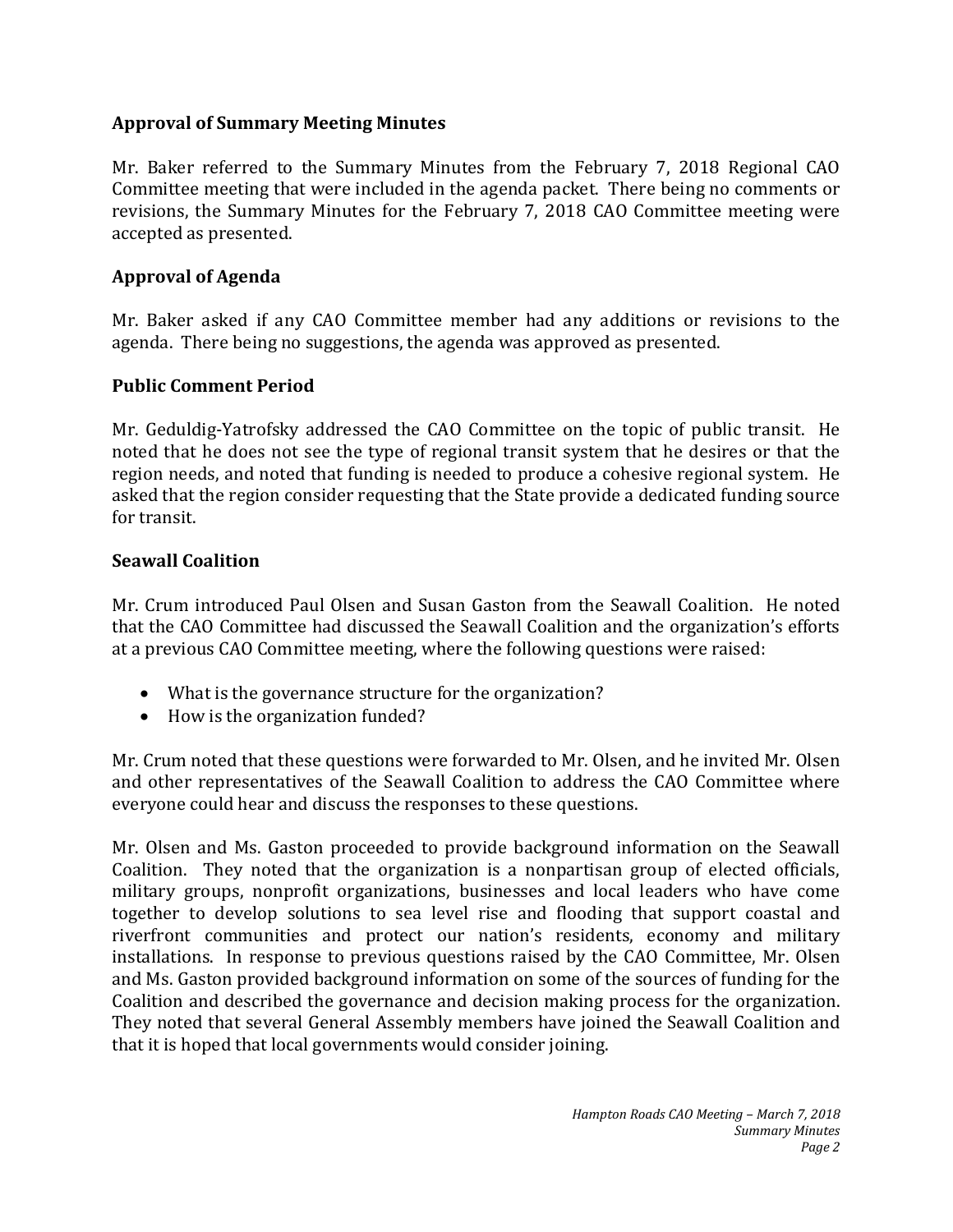Following this briefing, the CAO Committee held a discussion regarding the Coalition, noting the following:

- Overall, the goals of the Seawall Coalition appear helpful, but there are some core questions around the governance structure and the funding that must be addressed.
- In terms of governance structure, the CAO Committee noted that it would be difficult for localities to join a national coalition that has a broad base membership from a range of geographic areas. How would decisions be made on what issues the Coalition would advocate for or take a position on? This creates difficulties for a locality, which would need to consider and endorse every position taken by the Coalition to ensure it is consistent with the priorities of the locality.
- A question was raised regarding whether the request was for individual local officials to join the Seawall Coalition, or if the request was for individual elected officials to join.
- Significant concern was raised regarding the need for all funding sources to be presented for the Seawall Coalition. CAOs noted that unless all funding sources can be identified for the Seawall Coalition, there are concerns about potential conflicts that would prevent local governments from joining.

# **Revenue Sharing**

Mr. Crum introduced this item by noting that at the February 15 HRPDC meeting, the Commission discussed Phase I of the Regional Economic Development Sites Inventory Project. During this discussion, Commission members commented that some localities may be interested in exploring joint site development and revenue sharing as an approach to support regional economic development. Mr. Crum asked the CAO Committee for input regarding this idea.

The CAO Committee held a roundtable discussion on this topic, noting the following:

- Overall, the region's CAOs were supportive of exploring opportunities for revenue sharing.
- Several CAOs noted that some localities would have difficulties identifying a large economic development site in their localities, and that joint investment in site preparation with revenue sharing may be a viable option.
- CAOs indicated that they would be interested in learning more information about the top eight to ten candidate economic development sites in the region that could be potential joint site preparation and revenue sharing sites.